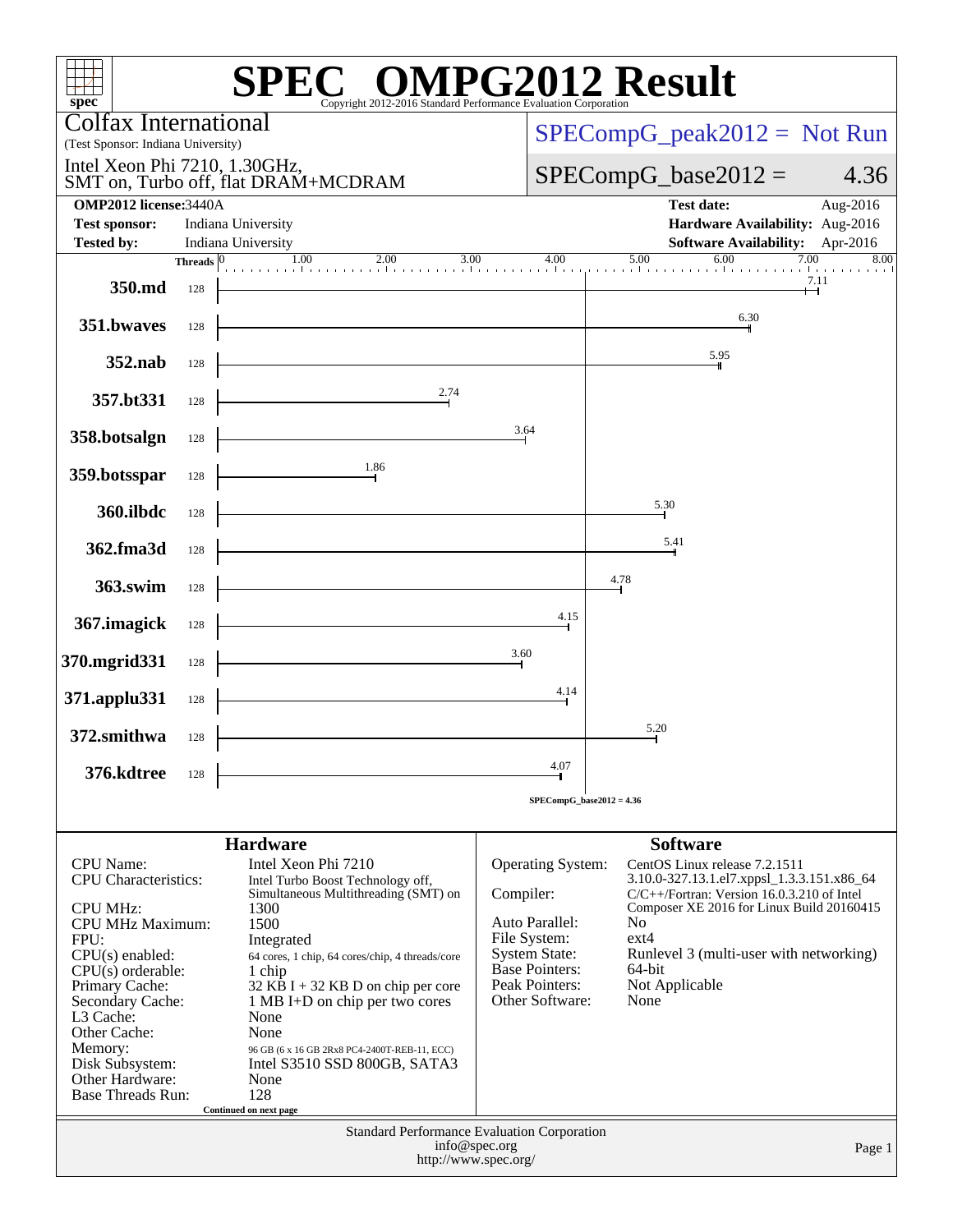Colfax International

(Test Sponsor: Indiana University)

SMT on, Turbo off, flat DRAM+MCDRAM Intel Xeon Phi 7210, 1.30GHz,

[SPECompG\\_peak2012 =](http://www.spec.org/auto/omp2012/Docs/result-fields.html#SPECompGpeak2012) Not Run  $SPECompG_base2012 = 4.36$  $SPECompG_base2012 = 4.36$ 

**[OMP2012 license:](http://www.spec.org/auto/omp2012/Docs/result-fields.html#OMP2012license)**3440A **[Test date:](http://www.spec.org/auto/omp2012/Docs/result-fields.html#Testdate)** Aug-2016 **[Test sponsor:](http://www.spec.org/auto/omp2012/Docs/result-fields.html#Testsponsor)** Indiana University **[Hardware Availability:](http://www.spec.org/auto/omp2012/Docs/result-fields.html#HardwareAvailability)** Aug-2016 **[Tested by:](http://www.spec.org/auto/omp2012/Docs/result-fields.html#Testedby)** Indiana University **[Software Availability:](http://www.spec.org/auto/omp2012/Docs/result-fields.html#SoftwareAvailability)** Apr-2016

[Minimum Peak Threads:](http://www.spec.org/auto/omp2012/Docs/result-fields.html#MinimumPeakThreads) --<br>Maximum Peak Threads: --

cache size : 1024 KB

[Maximum Peak Threads:](http://www.spec.org/auto/omp2012/Docs/result-fields.html#MaximumPeakThreads)

|                  |                                                                            |                                                                                                                                                                                              |       |                |       | <b>Results Table</b>  |       |  |                        |              |                                                                                                                                               |              |                |              |  |  |
|------------------|----------------------------------------------------------------------------|----------------------------------------------------------------------------------------------------------------------------------------------------------------------------------------------|-------|----------------|-------|-----------------------|-------|--|------------------------|--------------|-----------------------------------------------------------------------------------------------------------------------------------------------|--------------|----------------|--------------|--|--|
|                  |                                                                            | <b>Base</b>                                                                                                                                                                                  |       |                |       |                       |       |  | <b>Peak</b>            |              |                                                                                                                                               |              |                |              |  |  |
| <b>Benchmark</b> |                                                                            | Threads Seconds                                                                                                                                                                              | Ratio | <b>Seconds</b> | Ratio | Seconds               | Ratio |  | <b>Threads Seconds</b> | <b>Ratio</b> | <b>Seconds</b>                                                                                                                                | <b>Ratio</b> | <b>Seconds</b> | <b>Ratio</b> |  |  |
| 350.md           | 128                                                                        | 665                                                                                                                                                                                          | 6.97  | 651            | 7.11  | 650                   | 7.12  |  |                        |              |                                                                                                                                               |              |                |              |  |  |
| 351.bwayes       | 128                                                                        | 720                                                                                                                                                                                          | 6.29  | 720            | 6.30  | 718                   | 6.31  |  |                        |              |                                                                                                                                               |              |                |              |  |  |
| $352$ .nab       | 128                                                                        | 655                                                                                                                                                                                          | 5.94  | 654            | 5.95  | 652                   | 5.96  |  |                        |              |                                                                                                                                               |              |                |              |  |  |
| 357.bt331        | 128                                                                        | 1733                                                                                                                                                                                         | 2.74  | 1729           | 2.74  | 1728                  | 2.74  |  |                        |              |                                                                                                                                               |              |                |              |  |  |
| 358.botsalgn     | 128                                                                        | 1195                                                                                                                                                                                         | 3.64  | 1195           | 3.64  | 1195                  | 3.64  |  |                        |              |                                                                                                                                               |              |                |              |  |  |
| 359.botsspar     | 128                                                                        | 2818                                                                                                                                                                                         | 1.86  | 2806           | 1.87  | 2824                  | 1.86  |  |                        |              |                                                                                                                                               |              |                |              |  |  |
| 360.ilbdc        | 128                                                                        | 672                                                                                                                                                                                          | 5.30  | 673            | 5.29  | 672                   | 5.30  |  |                        |              |                                                                                                                                               |              |                |              |  |  |
| 362.fma3d        | 128                                                                        | 703                                                                                                                                                                                          | 5.40  | 702            | 5.41  | 701                   | 5.42  |  |                        |              |                                                                                                                                               |              |                |              |  |  |
| $363$ .swim      | 128                                                                        | 948                                                                                                                                                                                          | 4.78  | 948            | 4.78  | 948                   | 4.78  |  |                        |              |                                                                                                                                               |              |                |              |  |  |
| 367. imagick     | 128                                                                        | 1694                                                                                                                                                                                         | 4.15  | 1692           | 4.15  | 1691                  | 4.16  |  |                        |              |                                                                                                                                               |              |                |              |  |  |
| 370.mgrid331     | 128                                                                        | 1227                                                                                                                                                                                         | 3.60  | 1227           | 3.60  | 1228                  | 3.60  |  |                        |              |                                                                                                                                               |              |                |              |  |  |
| 371.applu331     | 128                                                                        | 1467                                                                                                                                                                                         | 4.13  | 1464           | 4.14  | 1465                  | 4.14  |  |                        |              |                                                                                                                                               |              |                |              |  |  |
| 372.smithwa      | 128                                                                        | 1032                                                                                                                                                                                         | 5.19  | 1030           | 5.20  | 1030                  | 5.21  |  |                        |              |                                                                                                                                               |              |                |              |  |  |
| 376.kdtree       | 128                                                                        | 1107                                                                                                                                                                                         | 4.07  | 1109           | 4.06  | 1106                  | 4.07  |  |                        |              |                                                                                                                                               |              |                |              |  |  |
|                  |                                                                            |                                                                                                                                                                                              |       |                |       |                       |       |  |                        |              | Results appear in the order in which they were run. Bold underlined text indicates a median measurement.                                      |              |                |              |  |  |
|                  |                                                                            | Sysinfo program /home/lijunj/SPEC/omp2012-1.1-run/Docs/sysinfo<br>Revision 563 of 2016-06-10 (097295389cf6073d8c3b03fa376740a5)<br>running on knll.uits.indiana.edu Tue Aug 30 10:46:57 2016 |       |                |       | <b>Platform Notes</b> |       |  |                        |              |                                                                                                                                               |              |                |              |  |  |
|                  |                                                                            | This section contains SUT (System Under Test) info as seen by<br>some common utilities. To remove or add to this section, see:<br>http://www.spec.org/omp2012/Docs/config.html#sysinfo       |       |                |       |                       |       |  |                        |              |                                                                                                                                               |              |                |              |  |  |
|                  | caution.)                                                                  | From /proc/cpuinfo<br>model name : Intel(R) Xeon Phi(TM) CPU 7210 @ 1.30GHz<br>1 "physical id"s (chips)<br>256 "processors"<br>cpu cores : 64<br>siblings : 256                              |       |                |       |                       |       |  |                        |              | cores, siblings (Caution: counting these is hw and system dependent.<br>following excerpts from /proc/cpuinfo might not be reliable. Use with |              | The            |              |  |  |
|                  | physical 0: cores 0 1 2 3 6 7 10 11 12 13 14 15 18 19 20 21 22 23 24 25 26 |                                                                                                                                                                                              |       |                |       |                       |       |  |                        |              |                                                                                                                                               |              |                |              |  |  |

Continued on next page

27 28 29 30 31 32 33 34 35 36 37 38 39 40 41 42 43 44 45 46 47 48 49 50 51

52 53 56 57 58 59 60 61 62 63 64 65 68 69 70 71 72 73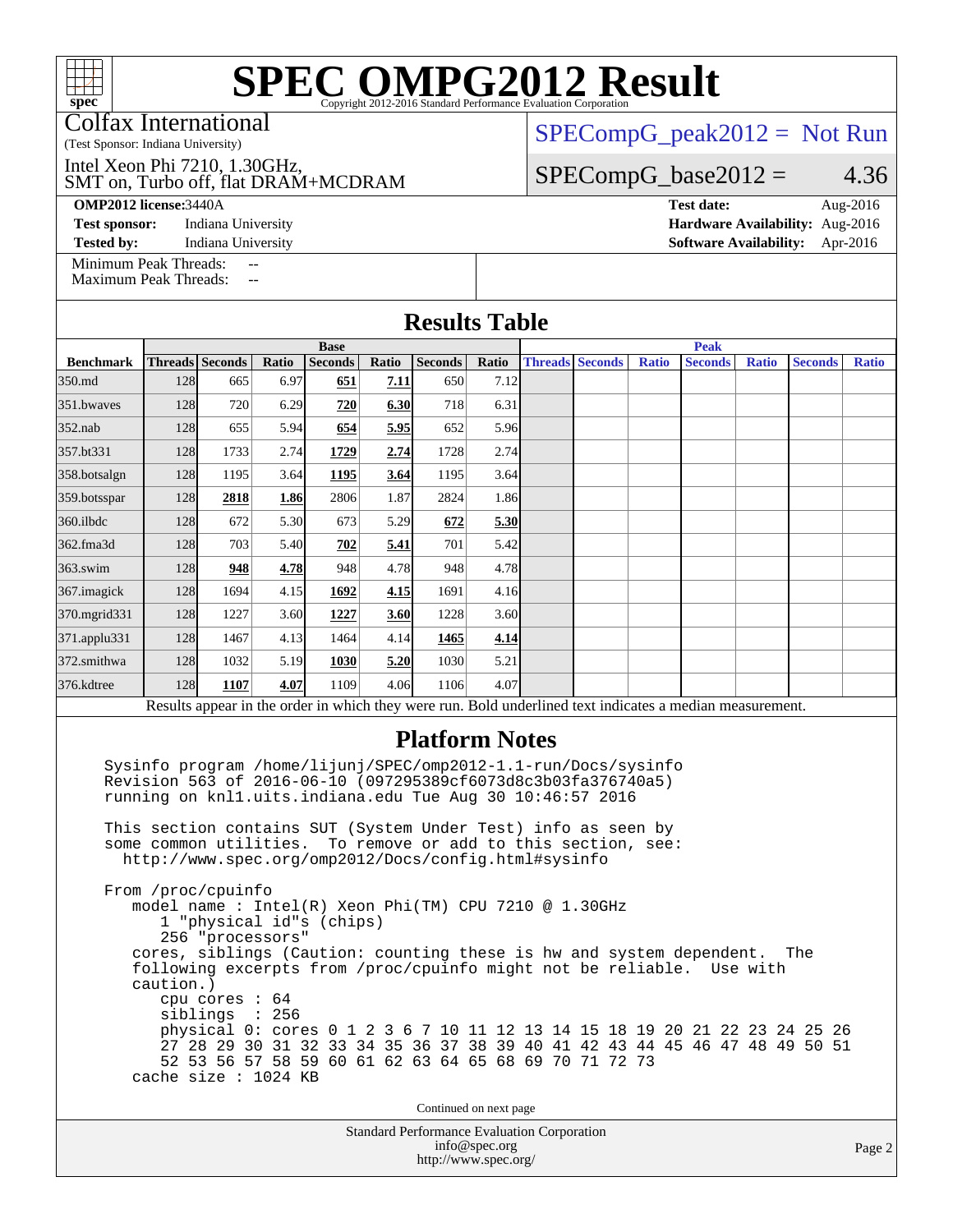

Colfax International

 $SPECompG_peak2012 = Not Run$  $SPECompG_peak2012 = Not Run$ 

SMT on, Turbo off, flat DRAM+MCDRAM Intel Xeon Phi 7210, 1.30GHz,

 $SPECompG_base2012 = 4.36$  $SPECompG_base2012 = 4.36$ 

(Test Sponsor: Indiana University)

**[Test sponsor:](http://www.spec.org/auto/omp2012/Docs/result-fields.html#Testsponsor)** Indiana University **[Hardware Availability:](http://www.spec.org/auto/omp2012/Docs/result-fields.html#HardwareAvailability)** Aug-2016 **[Tested by:](http://www.spec.org/auto/omp2012/Docs/result-fields.html#Testedby)** Indiana University **[Software Availability:](http://www.spec.org/auto/omp2012/Docs/result-fields.html#SoftwareAvailability)** Apr-2016

**[OMP2012 license:](http://www.spec.org/auto/omp2012/Docs/result-fields.html#OMP2012license)**3440A **[Test date:](http://www.spec.org/auto/omp2012/Docs/result-fields.html#Testdate)** Aug-2016

#### **[Platform Notes \(Continued\)](http://www.spec.org/auto/omp2012/Docs/result-fields.html#PlatformNotes)**

From /proc/meminfo<br>MemTotal: 115193108 kB HugePages\_Total: 0<br>Hugepagesize: 2048 kB Hugepagesize:

 From /etc/\*release\* /etc/\*version\* centos-release: CentOS Linux release 7.2.1511 (Core) centos-release-upstream: Derived from Red Hat Enterprise Linux 7.2 (Source) os-release: NAME="CentOS Linux" VERSION="7 (Core)" ID="centos" ID\_LIKE="rhel fedora" VERSION\_ID="7" PRETTY\_NAME="CentOS Linux 7 (Core)" ANSI\_COLOR="0;31" CPE\_NAME="cpe:/o:centos:centos:7"

 redhat-release: CentOS Linux release 7.2.1511 (Core) system-release: CentOS Linux release 7.2.1511 (Core) system-release-cpe: cpe:/o:centos:centos:7

 uname -a: Linux knl1.uits.indiana.edu 3.10.0-327.13.1.el7.xppsl\_1.3.3.151.x86\_64 #1 SMP Fri Jun 10 15:04:35 UTC 2016 x86\_64 x86\_64 x86\_64 GNU/Linux

run-level 3 Aug 3 01:08

 SPEC is set to: /home/lijunj/SPEC/omp2012-1.1-run Type Size Used Avail Use% Mounted on<br>ext4 713G 45G 632G 7% / /dev/sda3 ext4 713G 45G 632G 7% /

Cannot run dmidecode; consider saying 'chmod +s /usr/sbin/dmidecode'

(End of data from sysinfo program)

#### **[General Notes](http://www.spec.org/auto/omp2012/Docs/result-fields.html#GeneralNotes)**

 Environment: KMP\_AFFINITY=scatter

 BIOS settings: Intel Simultaneous Multithreading (SMT): on Intel Turbo Boost Technology (Turbo): off Cluster Mode: quadrant Memory Mode: flat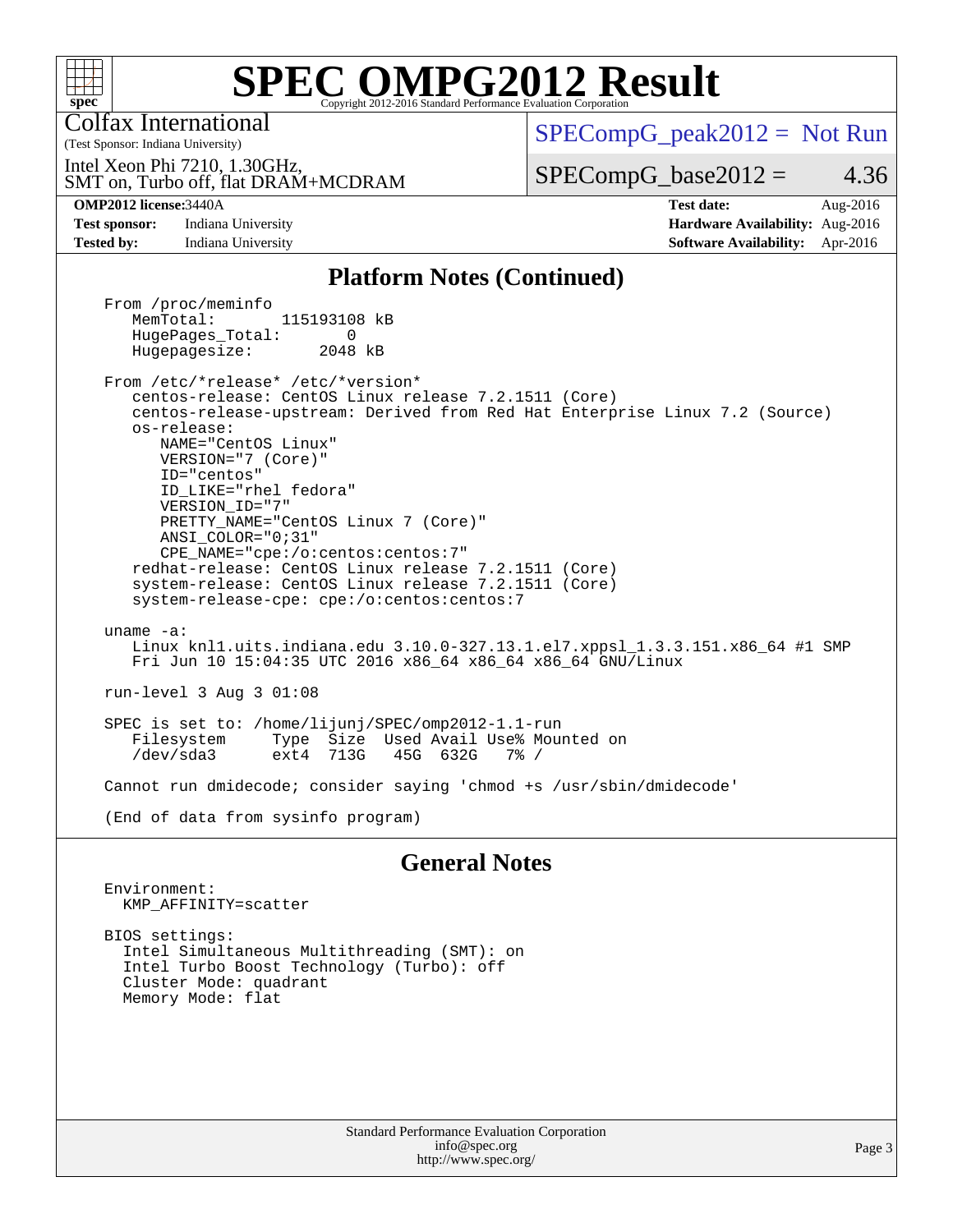

Colfax International

 $SPECompG_peak2012 = Not Run$  $SPECompG_peak2012 = Not Run$ 

SMT on, Turbo off, flat DRAM+MCDRAM Intel Xeon Phi 7210, 1.30GHz,

(Test Sponsor: Indiana University)

**[Test sponsor:](http://www.spec.org/auto/omp2012/Docs/result-fields.html#Testsponsor)** Indiana University **[Hardware Availability:](http://www.spec.org/auto/omp2012/Docs/result-fields.html#HardwareAvailability)** Aug-2016

 $SPECompG_base2012 = 4.36$  $SPECompG_base2012 = 4.36$ 

**[OMP2012 license:](http://www.spec.org/auto/omp2012/Docs/result-fields.html#OMP2012license)**3440A **[Test date:](http://www.spec.org/auto/omp2012/Docs/result-fields.html#Testdate)** Aug-2016 **[Tested by:](http://www.spec.org/auto/omp2012/Docs/result-fields.html#Testedby)** Indiana University **[Software Availability:](http://www.spec.org/auto/omp2012/Docs/result-fields.html#SoftwareAvailability)** Apr-2016

### **[Base Compiler Invocation](http://www.spec.org/auto/omp2012/Docs/result-fields.html#BaseCompilerInvocation)**

[C benchmarks](http://www.spec.org/auto/omp2012/Docs/result-fields.html#Cbenchmarks): [icc](http://www.spec.org/omp2012/results/res2016q4/omp2012-20161006-00081.flags.html#user_CCbase_intel_icc_a87c68a857bc5ec5362391a49d3a37a6)

[C++ benchmarks:](http://www.spec.org/auto/omp2012/Docs/result-fields.html#CXXbenchmarks) [icpc](http://www.spec.org/omp2012/results/res2016q4/omp2012-20161006-00081.flags.html#user_CXXbase_intel_icpc_2d899f8d163502b12eb4a60069f80c1c)

[Fortran benchmarks](http://www.spec.org/auto/omp2012/Docs/result-fields.html#Fortranbenchmarks): [ifort](http://www.spec.org/omp2012/results/res2016q4/omp2012-20161006-00081.flags.html#user_FCbase_intel_ifort_8a5e5e06b19a251bdeaf8fdab5d62f20)

#### **[Base Portability Flags](http://www.spec.org/auto/omp2012/Docs/result-fields.html#BasePortabilityFlags)**

 350.md: [-free](http://www.spec.org/omp2012/results/res2016q4/omp2012-20161006-00081.flags.html#user_baseFPORTABILITY350_md_f-FR_e51be0673775d2012b3310fa5323f530) 357.bt331: [-mcmodel=medium](http://www.spec.org/omp2012/results/res2016q4/omp2012-20161006-00081.flags.html#user_baseFPORTABILITY357_bt331_f-mcmodel_3a41622424bdd074c4f0f2d2f224c7e5) 363.swim: [-mcmodel=medium](http://www.spec.org/omp2012/results/res2016q4/omp2012-20161006-00081.flags.html#user_baseFPORTABILITY363_swim_f-mcmodel_3a41622424bdd074c4f0f2d2f224c7e5) 367.imagick: [-std=c99](http://www.spec.org/omp2012/results/res2016q4/omp2012-20161006-00081.flags.html#user_baseCPORTABILITY367_imagick_f-std_2ec6533b6e06f1c4a6c9b78d9e9cde24)

#### **[Base Optimization Flags](http://www.spec.org/auto/omp2012/Docs/result-fields.html#BaseOptimizationFlags)**

[C benchmarks](http://www.spec.org/auto/omp2012/Docs/result-fields.html#Cbenchmarks):

[-O3](http://www.spec.org/omp2012/results/res2016q4/omp2012-20161006-00081.flags.html#user_CCbase_f-O3) [-ansi-alias](http://www.spec.org/omp2012/results/res2016q4/omp2012-20161006-00081.flags.html#user_CCbase_f-ansi-alias) [-no-prec-div](http://www.spec.org/omp2012/results/res2016q4/omp2012-20161006-00081.flags.html#user_CCbase_f-no-prec-div) [-qopenmp](http://www.spec.org/omp2012/results/res2016q4/omp2012-20161006-00081.flags.html#user_CCbase_f-qopenmp) [-ipo](http://www.spec.org/omp2012/results/res2016q4/omp2012-20161006-00081.flags.html#user_CCbase_f-ipo) [-xMIC-AVX512](http://www.spec.org/omp2012/results/res2016q4/omp2012-20161006-00081.flags.html#user_CCbase_f-xMIC-AVX512) [-fp-model fast=2](http://www.spec.org/omp2012/results/res2016q4/omp2012-20161006-00081.flags.html#user_CCbase_f-fp-model_a7fb8ccb7275e23f0079632c153cfcab)

[C++ benchmarks:](http://www.spec.org/auto/omp2012/Docs/result-fields.html#CXXbenchmarks)

[-O3](http://www.spec.org/omp2012/results/res2016q4/omp2012-20161006-00081.flags.html#user_CXXbase_f-O3) [-ansi-alias](http://www.spec.org/omp2012/results/res2016q4/omp2012-20161006-00081.flags.html#user_CXXbase_f-ansi-alias) [-no-prec-div](http://www.spec.org/omp2012/results/res2016q4/omp2012-20161006-00081.flags.html#user_CXXbase_f-no-prec-div) [-qopenmp](http://www.spec.org/omp2012/results/res2016q4/omp2012-20161006-00081.flags.html#user_CXXbase_f-qopenmp) [-ipo](http://www.spec.org/omp2012/results/res2016q4/omp2012-20161006-00081.flags.html#user_CXXbase_f-ipo) [-xMIC-AVX512](http://www.spec.org/omp2012/results/res2016q4/omp2012-20161006-00081.flags.html#user_CXXbase_f-xMIC-AVX512) [-fp-model fast=2](http://www.spec.org/omp2012/results/res2016q4/omp2012-20161006-00081.flags.html#user_CXXbase_f-fp-model_a7fb8ccb7275e23f0079632c153cfcab)

[Fortran benchmarks](http://www.spec.org/auto/omp2012/Docs/result-fields.html#Fortranbenchmarks):

[-O3](http://www.spec.org/omp2012/results/res2016q4/omp2012-20161006-00081.flags.html#user_FCbase_f-O3) [-no-prec-div](http://www.spec.org/omp2012/results/res2016q4/omp2012-20161006-00081.flags.html#user_FCbase_f-no-prec-div) [-qopenmp](http://www.spec.org/omp2012/results/res2016q4/omp2012-20161006-00081.flags.html#user_FCbase_f-qopenmp) [-ipo](http://www.spec.org/omp2012/results/res2016q4/omp2012-20161006-00081.flags.html#user_FCbase_f-ipo) [-xMIC-AVX512](http://www.spec.org/omp2012/results/res2016q4/omp2012-20161006-00081.flags.html#user_FCbase_f-xMIC-AVX512) [-fp-model fast=2](http://www.spec.org/omp2012/results/res2016q4/omp2012-20161006-00081.flags.html#user_FCbase_f-fp-model_a7fb8ccb7275e23f0079632c153cfcab)

The flags files that were used to format this result can be browsed at <http://www.spec.org/omp2012/flags/Intel-ic16.0-linux64.html> <http://www.spec.org/omp2012/flags/knl.html>

You can also download the XML flags sources by saving the following links: <http://www.spec.org/omp2012/flags/Intel-ic16.0-linux64.xml> <http://www.spec.org/omp2012/flags/knl.xml>